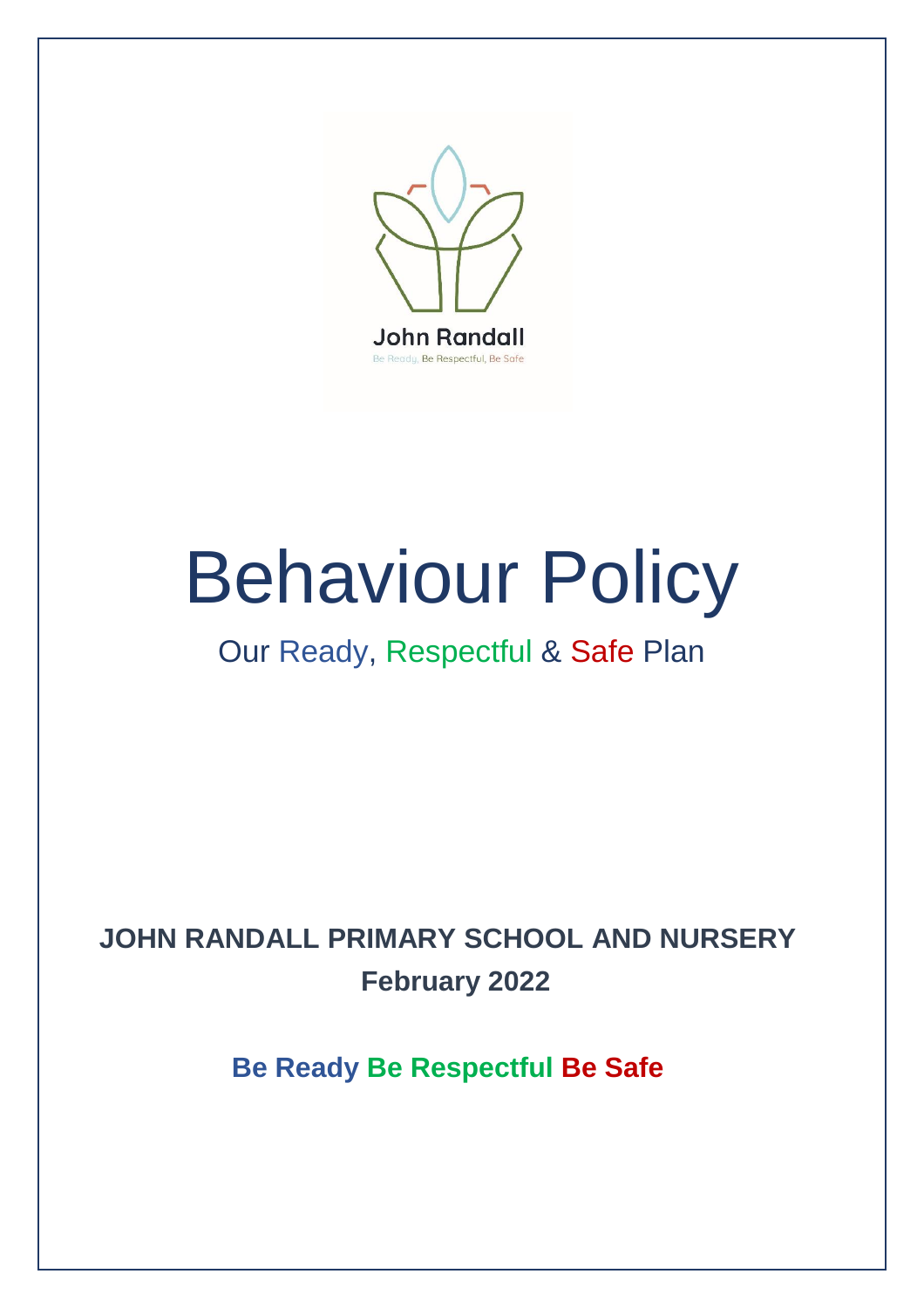#### **Policy statement**

**This policy has been updated to recognise the impact Covid has had on school life and potentially on behaviour. We recognise that adults and children may behave differently during a national crisis and that our polices are strengthened because of this. We are ready to show respectful support and to keep everyone in our community safe. – Autumn Term 2021 Risk assessment** 

John Randall Primary School and Nursery are committed to creating an environment where exemplary behaviour is at the heart of productive learning. Everyone is expected to maintain the highest standards of personal conduct, to accept responsibility for their behaviour and encourage others to do the same. Our behaviour policy guides staff to teach self-discipline not blind compliance. It echoes our core values with a heavy emphasis on respectful behaviour, a partnership approach to managing poor conduct and dynamic interventions that support staff and learners.

#### **2. Aim of the policy**

- To be Ready, Respectful and Safe at all times.
- To create a culture of exceptionally good behaviour: for learning, for community, for life
- To ensure that all learners are treated fairly, shown respect and to promote good relationships.
- To promote positive conduct in all learners
- To help learners take control over their behaviour and be responsible for the consequences of it.
- To build a community which values kindness, care, happy temperaments, respect and empathy for others.
- To promote community cohesion through improved relationships.
- To ensure that excellent behaviour and attitudes are a minimum expectation for all.

#### **3. Purpose of the policy**

To provide simple, practical procedures for staff and learners that:

- Recognise behavioural expectations
- Positively reinforces behavioural expectations
- Promote self-esteem and self-discipline
- Teach appropriate behaviour through positive modelling

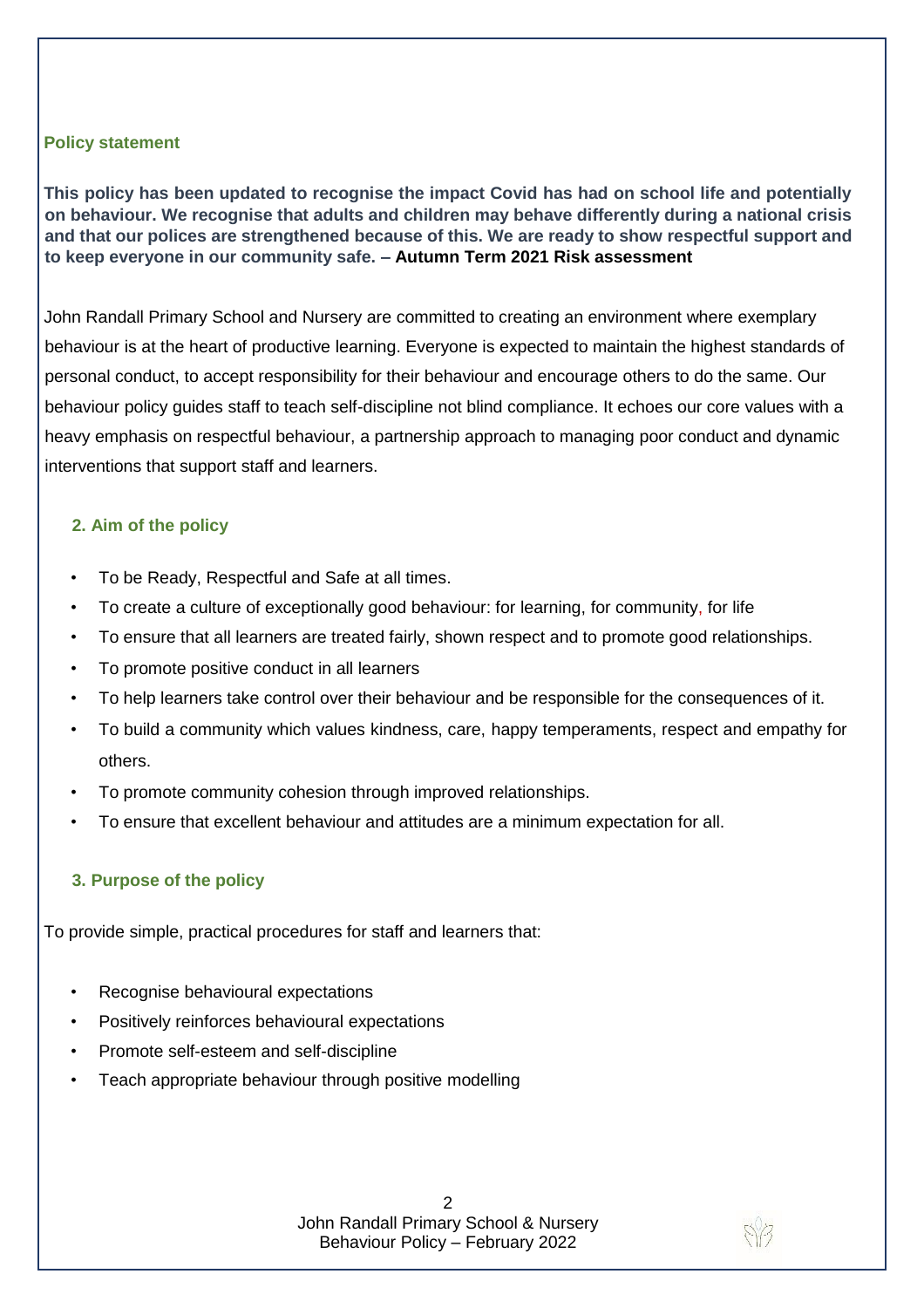All John Randall staff will be responsible for modelling the following positive behaviour:

| Staff will                                                                                        | <b>Rules</b>                                                                   |
|---------------------------------------------------------------------------------------------------|--------------------------------------------------------------------------------|
| 1. Model positive behaviour with each<br>other, parents and children                              | 1. Be Ready                                                                    |
| 2. Be calm                                                                                        | 2. Be Respectful                                                               |
| 3. Follow Ready, Respectful, Safe<br>towards each other                                           | 3. Be Safe                                                                     |
|                                                                                                   |                                                                                |
| All staff, every day                                                                              | <b>Senior leaders</b>                                                          |
| 1. Meet and Greet children and<br>parents/carers at the door                                      | 1. Supporting staff in returning learners to<br>learning.                      |
| 2. Use visible and verbal recognition<br>every day referring to Ready,<br><b>Respectful, Safe</b> | 2. Support staff with Learners with more<br>complex and deep-rooted behaviours |

#### 3 keyways we recognise conduct 'over and above'

- 1. Child led Celebration assembly
- 2. Postcards home
- 3. Phone calls home

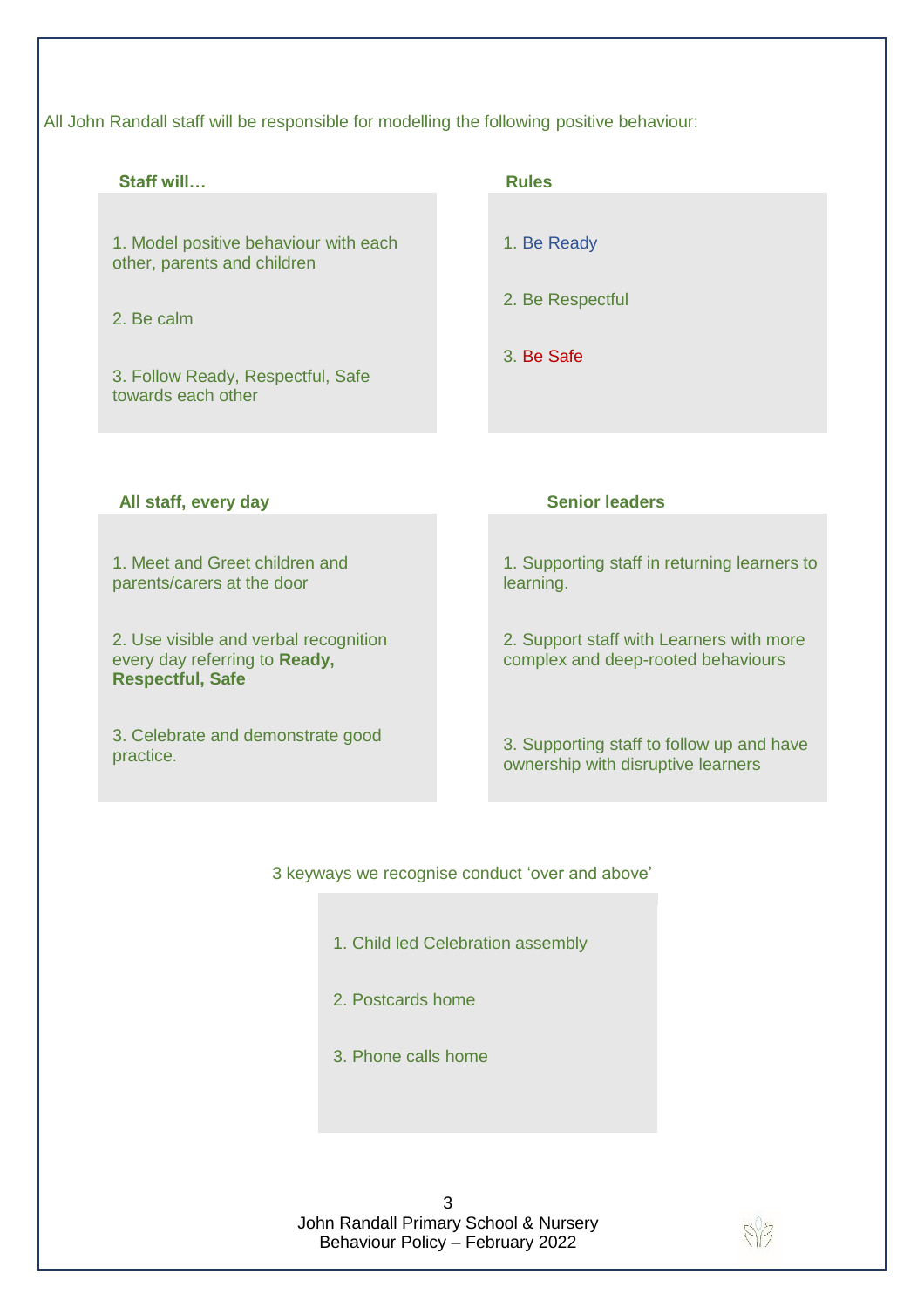#### **Support beyond the classroom Alternatives to exclusion**

1. Recorded Formal Parent Support Meeting

- 2. Individual Education Plan
- 3. Internal Support e.g. Be-U External Support e.g. MHT

- 1. Parent support meeting
- 2. Extra support in classroom
- 3. Modified timetable Inclusive schools forum/ FAP

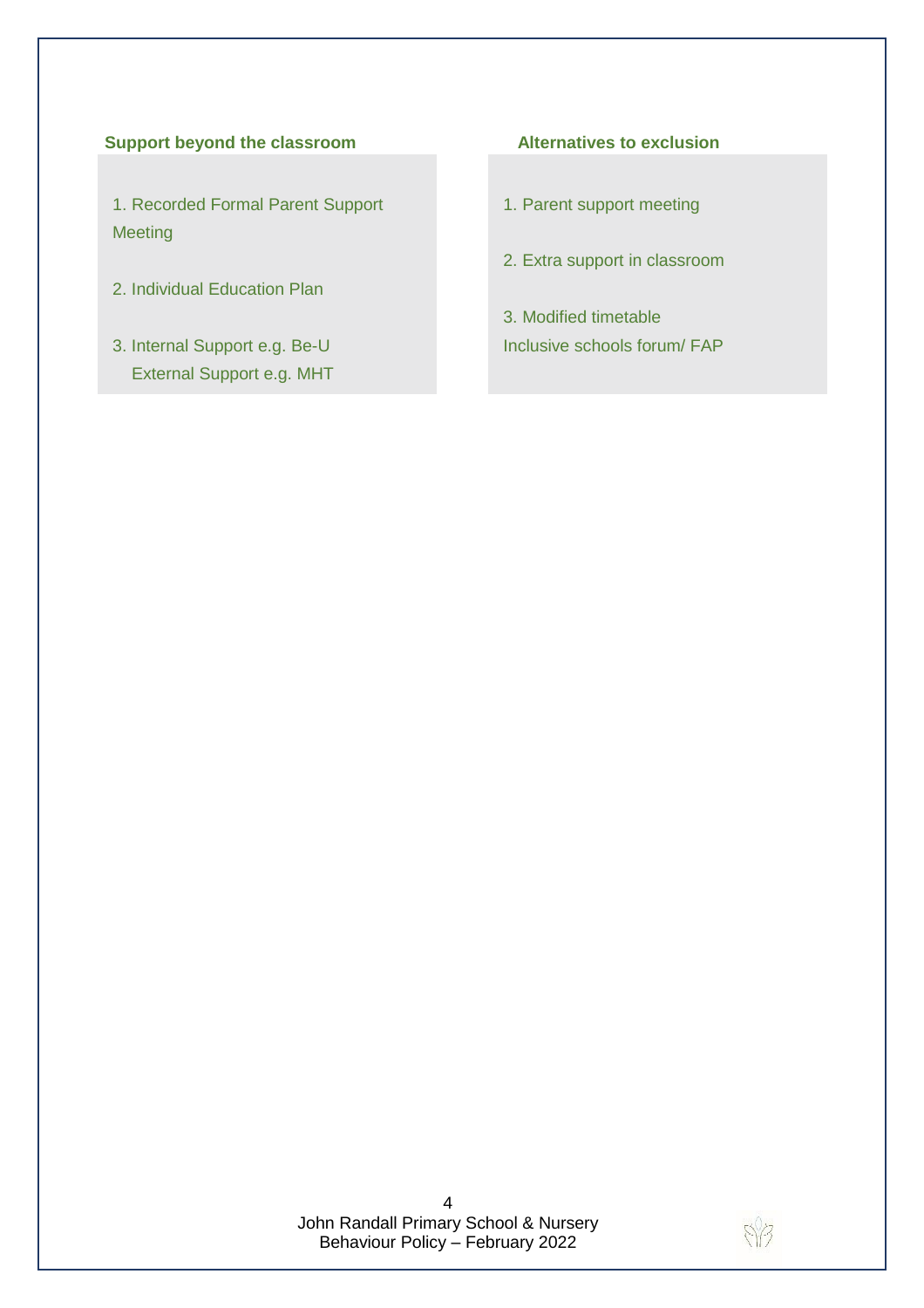### **Consistent cultures of excellent behaviour management**

When people talk about behaviour they obsessively search for the instant solution. Some peddle magic dust or 'behaviour systems' that glisten yet quickly fade. Others relentlessly scream for a bigger stick to beat learners down with. Both extremes harbour an irresistible idea that there is a short cut to changing behaviour. They sell the lie that you can provoke sustained behavioural change in others without doing much hard work yourself. The truth is that there is no alternative to the hard work: building relationships with those who would rather not, resetting expectations with those who trample them, being relentlessly positive and sustaining a poker face when confronted with challenging behaviour.

## **Consistency in practice**

- Consistent **language**; consistent response: Referring to the agreement made between staff and learners, simple and clear expectations reflected in all conversations about behaviour.
- Consistent **follow up**: Ensuring 'certainty' at the classroom, faculty and senior management level. Never passing problems up the line, teachers taking responsibility for behaviour interventions, seeking support but never delegating.
- Consistent **positive reinforcement**: Routine procedures for reinforcing, encouraging and celebrating appropriate behaviour.
- Consistent **consequences**: Defined, agreed and applied at the classroom level as well as established structures for more serious behaviours.
- Consistent, simple **rules** promoting appropriate behaviour with icons, symbols and visual cues, interesting and creative signage.
- Consistent **respect from the adults**: Even in the face of disrespectful learners!
- Consistent **models of emotional control:** Emotional restraint that is modelled and not just taught, teachers as role models for learning, teachers learning alongside learners
- Consistently reinforced **rituals and routines for behaviour around** the whole school.
- Consistent well-presented and safe environment to encourage core values and respect.

Consistency lies in the behaviour of adults and not simply in the application of procedure. A truly sustainable consistent approach does not come in a toolkit of strategies but in the determination of every member of staff to hold firm. It is hard fought and easily lost. The key is to develop a consistency that ripples through every interaction on behaviour. Where learners feel treated as valued individuals they respect adults and accept their authority.

> 5 John Randall Primary School & Nursery Behaviour Policy – February 2022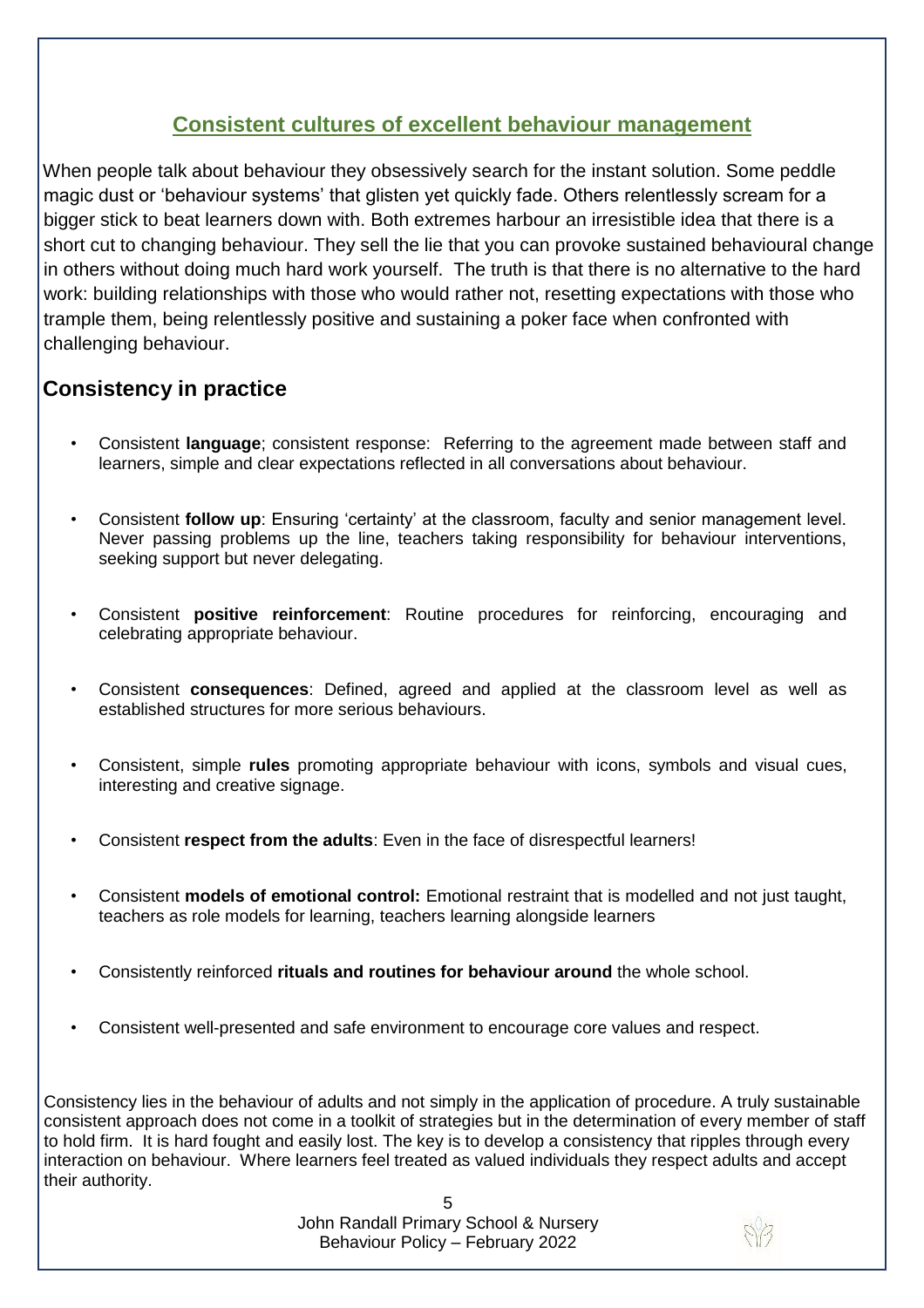#### **Consistency of all staff**

- 1. **Meet and greet** at the door at all transition times. Morning, break, lunchtime, end of the day.
- 2. **Reinforce** the rules of '**Ready, Respectful, Safe'**
- 3. **Model** positive behaviours and build relationships.
- 4. **Plan** lessons that engage, challenge and meet the needs of all learners.
- 5. Use a **visible recognition** within the classroom
- 6. Be **calm** and give 'take up time' when going through the steps. **Prevent before sanctions**.
- 7. **Follow** up every time, retain ownership and engage in reflective dialogue with learners.
- 8. **Never ignore** or walk past learners who are behaving badly.

#### **Senior leaders**

Senior leaders are not expected to deal with behaviour referrals in isolation. Rather they are to stand alongside colleagues to support, guide, model and show a unified consistency to the leaners. Senior leaders will:

- **Meet and greet learners and parents at the beginning and end of the day**
- Be a visible presence in school to encourage appropriate conduct
- Support staff in returning learners to learning by sitting in on reparation meetings and supporting staff in conversations
- Regularly recognise staff and learners whose efforts go above and beyond expectations
- Encourage use of Positive Notes and Positive Phone Calls
- Ensure staff training needs are identified and targeted
- Use the Wellbeing Tracker completed by class teachers to target and assess strategies
- Supporting teaching staff to follow up and take ownership with disruptive learners
- Support staff in managing learners with more complex or deep-rooted negative behaviours
- Review behaviour policy and practice

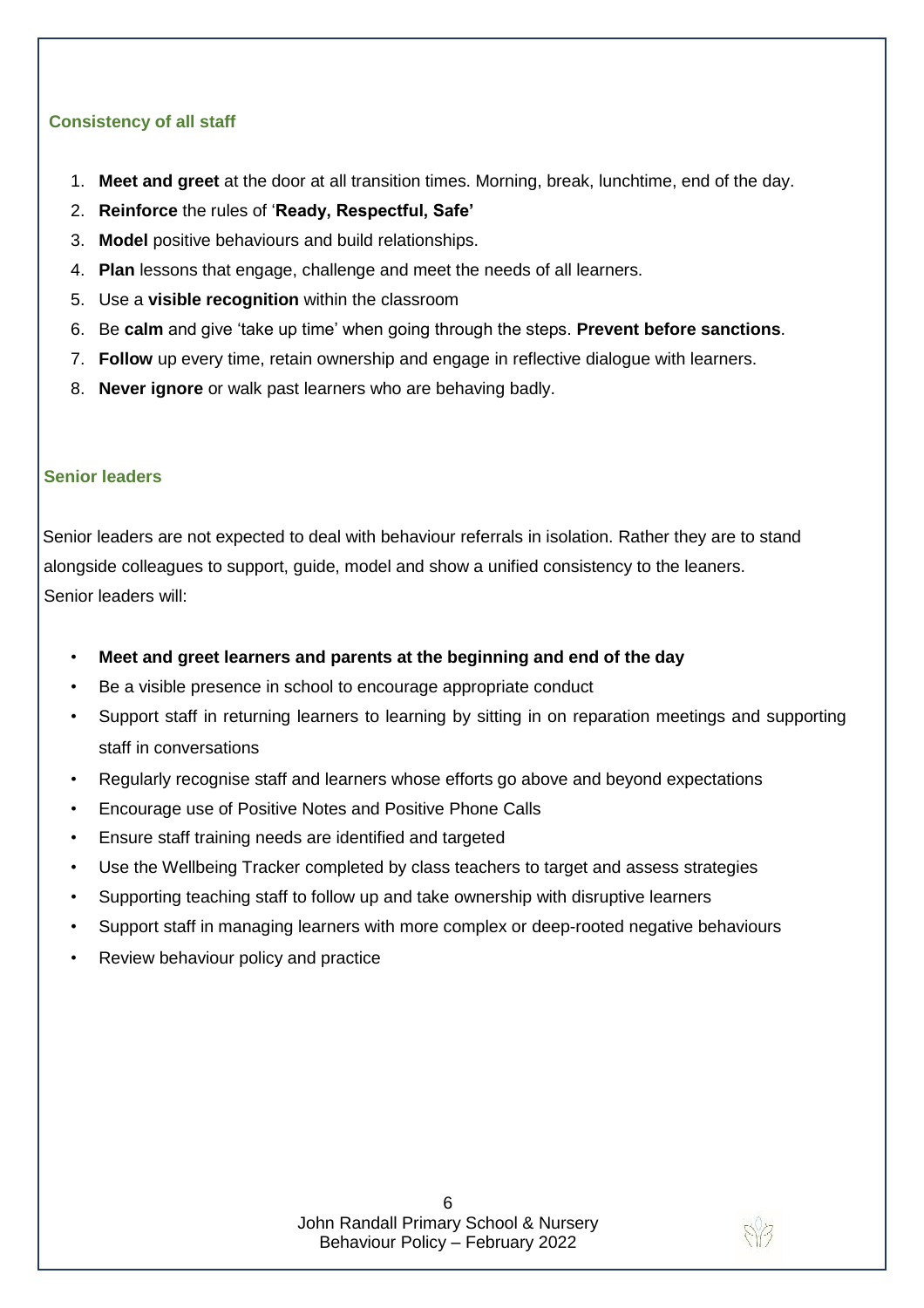# **Recognition and rewards for effort**

We recognise and reward learners who go 'over and above' our standards. The use of praise in developing a positive atmosphere in the classroom cannot be underestimated. It is the key to developing positive relationships, including with those learners who are hardest to reach. Our staff understand that a quiet word of personal praise can be as effective as a larger, more public, reward.

'It is not what you give but the way that you give it that counts.'

- Teachers model positive praise Verbal praise- lots of it! To acknowledge behaviour, we want to see.
- Class 'Smiley' Tokens and Golden Tree to mark the seen behaviour
- $\cdot$  Postcards and phone calls home  $\sim$  To celebrate the seen behaviour
- Assemblies' celebration led by children to promote peer positivity

# **Managing behaviour in School**

Engagement with learning is always the primary aim. For the vast majority of learners, a gentle reminder is that is needed.

Steps should always be gone through with care and consideration, taking individual needs into account where necessary. Praise the behaviour you want to see. All learners must be given 'take up time' in between steps. *It is not possible to leap or accelerate steps for repeated low-level disruption.* 

| <b>Steps</b>  | <b>Actions</b>                                                                                                                                                                                                                                             |  |
|---------------|------------------------------------------------------------------------------------------------------------------------------------------------------------------------------------------------------------------------------------------------------------|--|
| 1 Redirection | Gentle encouragement, a 'nudge' in the right direction, small act of kindness,<br>distraction technique                                                                                                                                                    |  |
| 2 Reminder    | A reminder of the expectations <b>Ready, Respectful, Safe</b> delivered privately<br>wherever possible. Repeat reminders if necessary. Deescalate and<br>decelerate where reasonable and possible and take the initiative to keep<br>things at this stage. |  |
|               | John Randall Primary School & Nursery<br>Behaviour Policy - February 2022                                                                                                                                                                                  |  |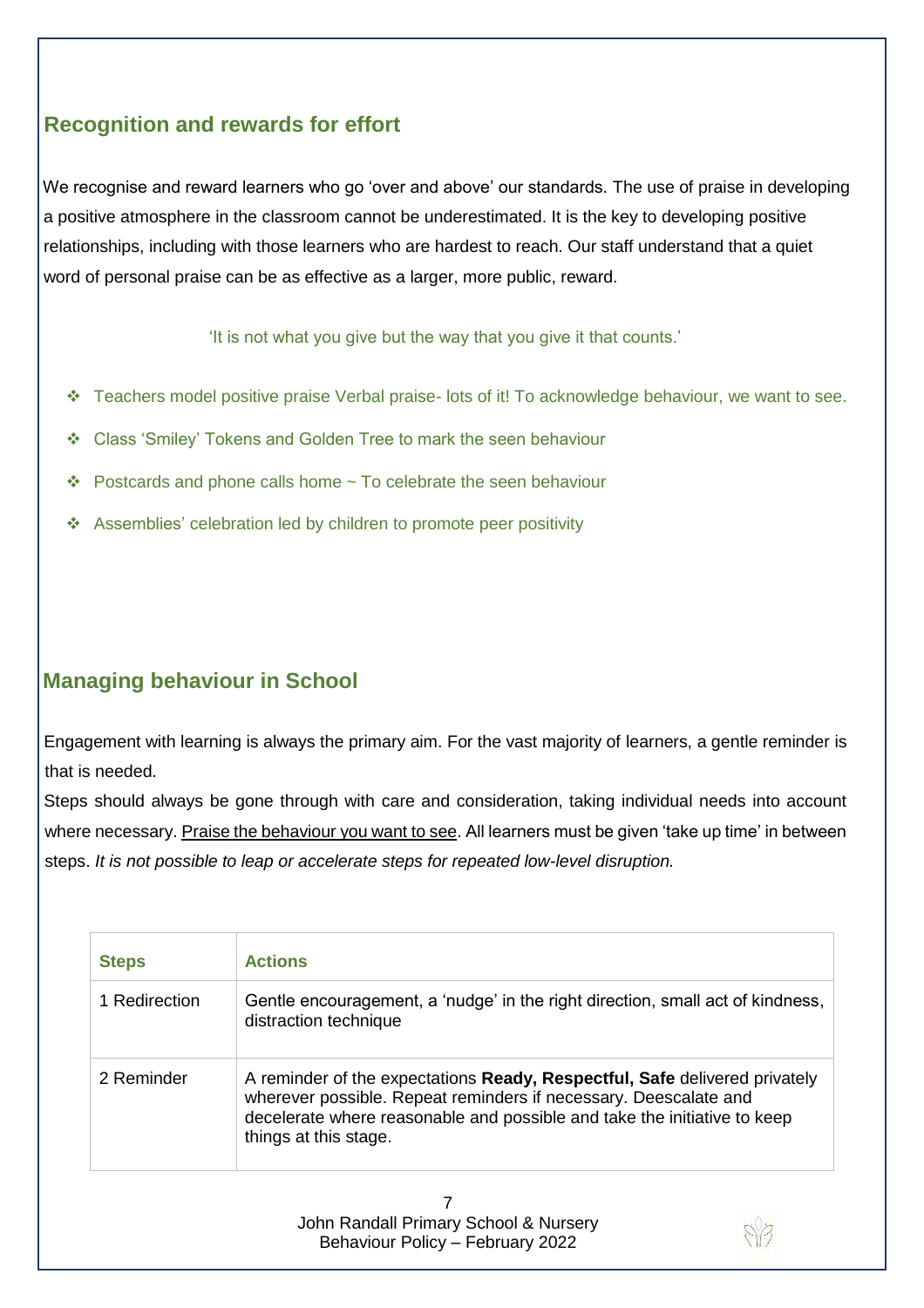| 3 Caution           | A clear verbal caution delivered privately wherever possible, making the<br>learner aware of their behaviour and attitude is not ready, respectful and<br>safe, clearly outlining the consequences if they continue.                                                                                                               |
|---------------------|------------------------------------------------------------------------------------------------------------------------------------------------------------------------------------------------------------------------------------------------------------------------------------------------------------------------------------|
|                     | <b>30 second Caution</b>                                                                                                                                                                                                                                                                                                           |
|                     | Gentle approach, personal, non-threatening, side on, eye level or<br>lower.<br>State the behaviour that was observed and which<br>rule/expectation/routine it contravenes.                                                                                                                                                         |
|                     | Tell the learner what the consequence of their action is.<br>Refer to previous good behaviour/learning as a model for the desired<br>behaviour.<br>Walk away from the learner; allow her time to decide what to do next.<br>$\bullet$                                                                                              |
|                     | If there are comments, as you walk away write them down and follow<br>$\bullet$<br>up later.                                                                                                                                                                                                                                       |
|                     | We resist endless discussions around behaviour and spend our energy<br>returning learners to their learning                                                                                                                                                                                                                        |
| 4 Time Out          | Give the learner a chance to reflect away from others. Speak to the learner<br>privately and give them a final opportunity to engage. Offer a positive choice<br>to do so.                                                                                                                                                         |
|                     | The time-out                                                                                                                                                                                                                                                                                                                       |
|                     | The learner is asked to speak to the teacher away from others<br>Boundaries are reset<br>$\bullet$<br>Learner is asked to reflect on their next step.<br>$\bullet$<br>Again, they are reminded of their previous conduct/attitude/learning.<br>$\bullet$<br>Learner is given a final opportunity to reengage with the<br>$\bullet$ |
|                     | learning/follow instructions                                                                                                                                                                                                                                                                                                       |
|                     | Learners should only stand outside classrooms if they need to cool down<br>and/or to defuse a situation. In general, three minutes should be enough.                                                                                                                                                                               |
| 5 Internal referral | At this point the learner will be referred internally to another classroom in the<br>school.                                                                                                                                                                                                                                       |
| 6 Reparation        | Reparation meetings are a core part of repairing damage to trust between<br>staff and learners.<br>A restorative meeting should take place before the next session. If the<br>reconciliation is unsuccessful the teacher should call on support from their                                                                         |
|                     | colleagues who will support the reparation process.                                                                                                                                                                                                                                                                                |
|                     | A Reparation meeting is structured in 6 steps:                                                                                                                                                                                                                                                                                     |
|                     | What's happened?<br>What was each party thinking?<br>Who feels harmed and why?                                                                                                                                                                                                                                                     |
|                     | What have each party thought since?<br>What behaviours will each of us show next time?<br>Reaffirm your commitment to building a trusting relationship.                                                                                                                                                                            |
|                     | 8                                                                                                                                                                                                                                                                                                                                  |
|                     | John Randall Primary School & Nursery<br>Behaviour Policy - February 2022                                                                                                                                                                                                                                                          |